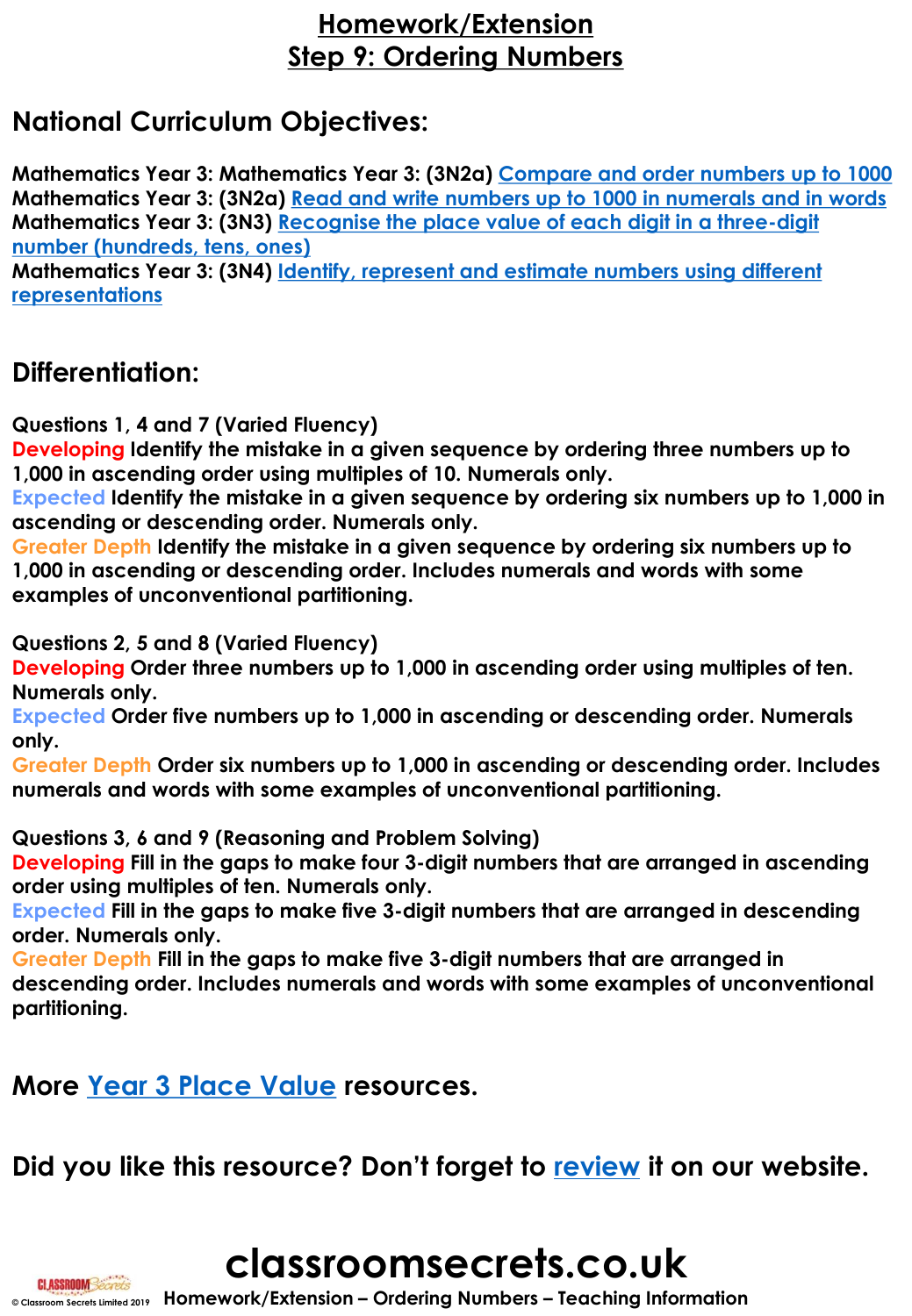# **Ordering Numbers**



**© Classroom Secrets Limited 2019 Homework/Extension – Ordering Numbers – Year 3 Developing**

**CLASSROOMSec**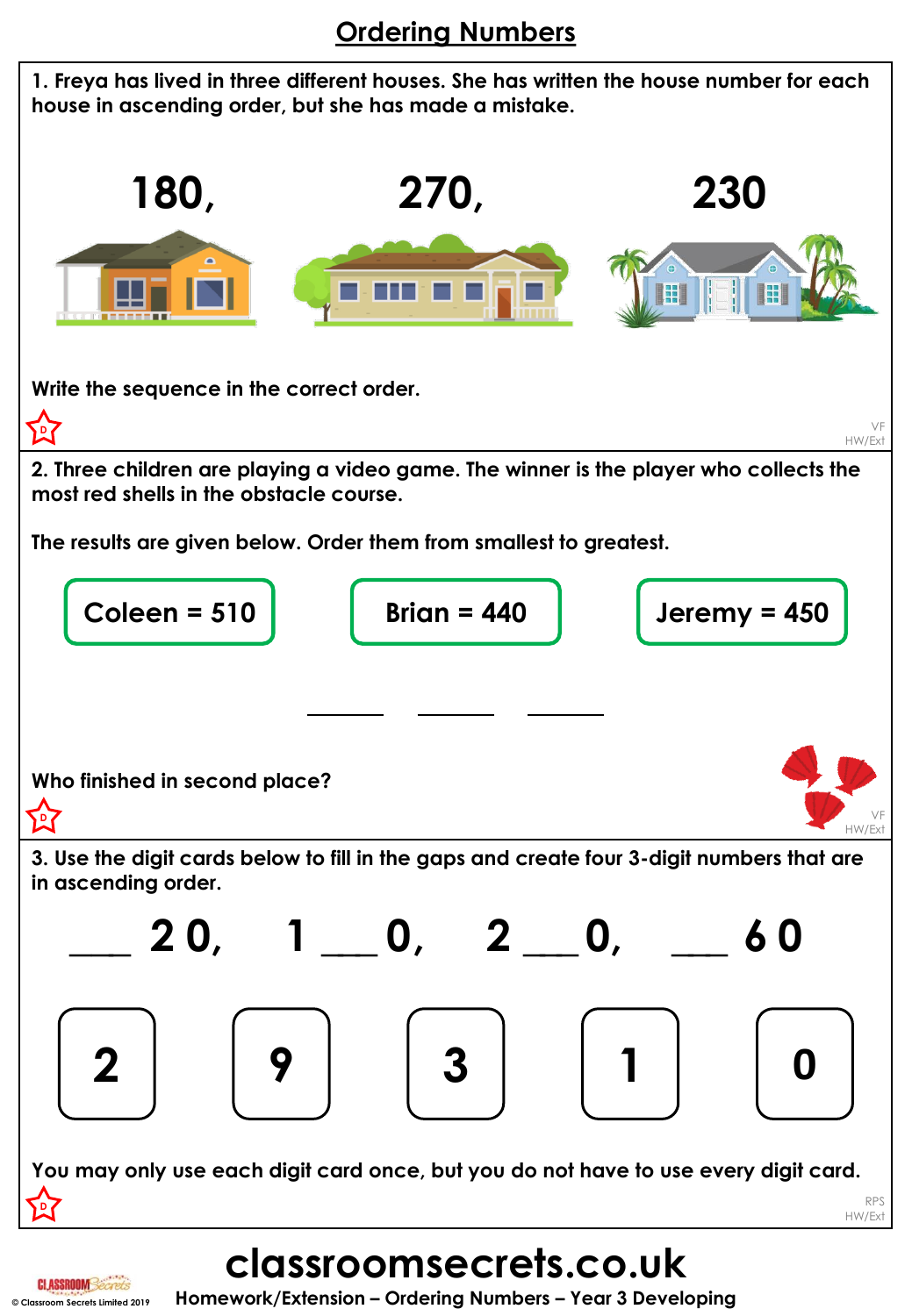# **Ordering Numbers**



**classroomsecrets.co.uk © Classroom Secrets Limited 2019 Homework/Extension – Ordering Numbers – Year 3 Expected**

**CLASSROOMSec**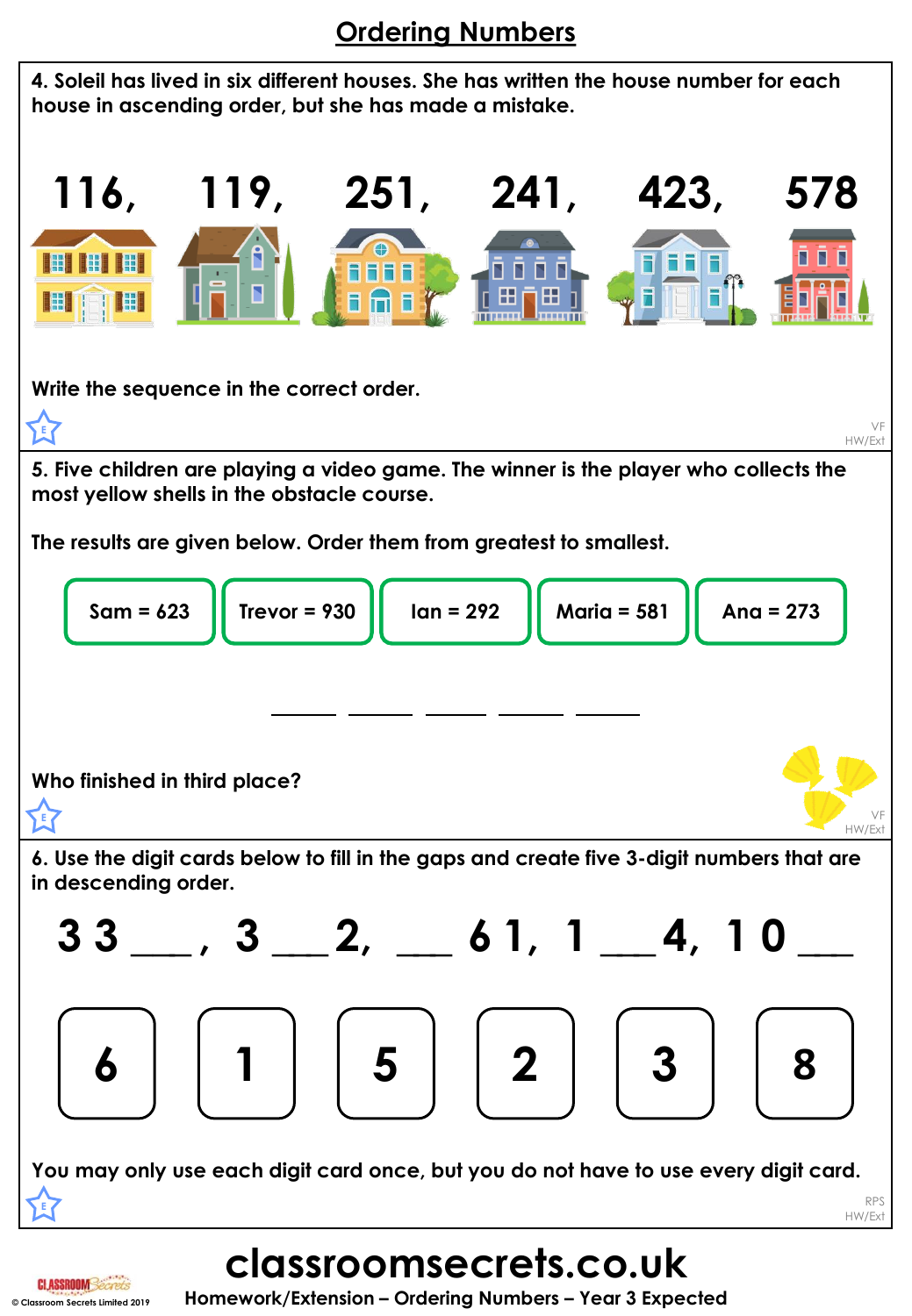# **Ordering Numbers**



**classroomsecrets.co.uk**

**CLASSROOM**Secrets **© Classroom Secrets Limited 2019 Homework/Extension – Ordering Numbers – Year 3 Greater Depth**